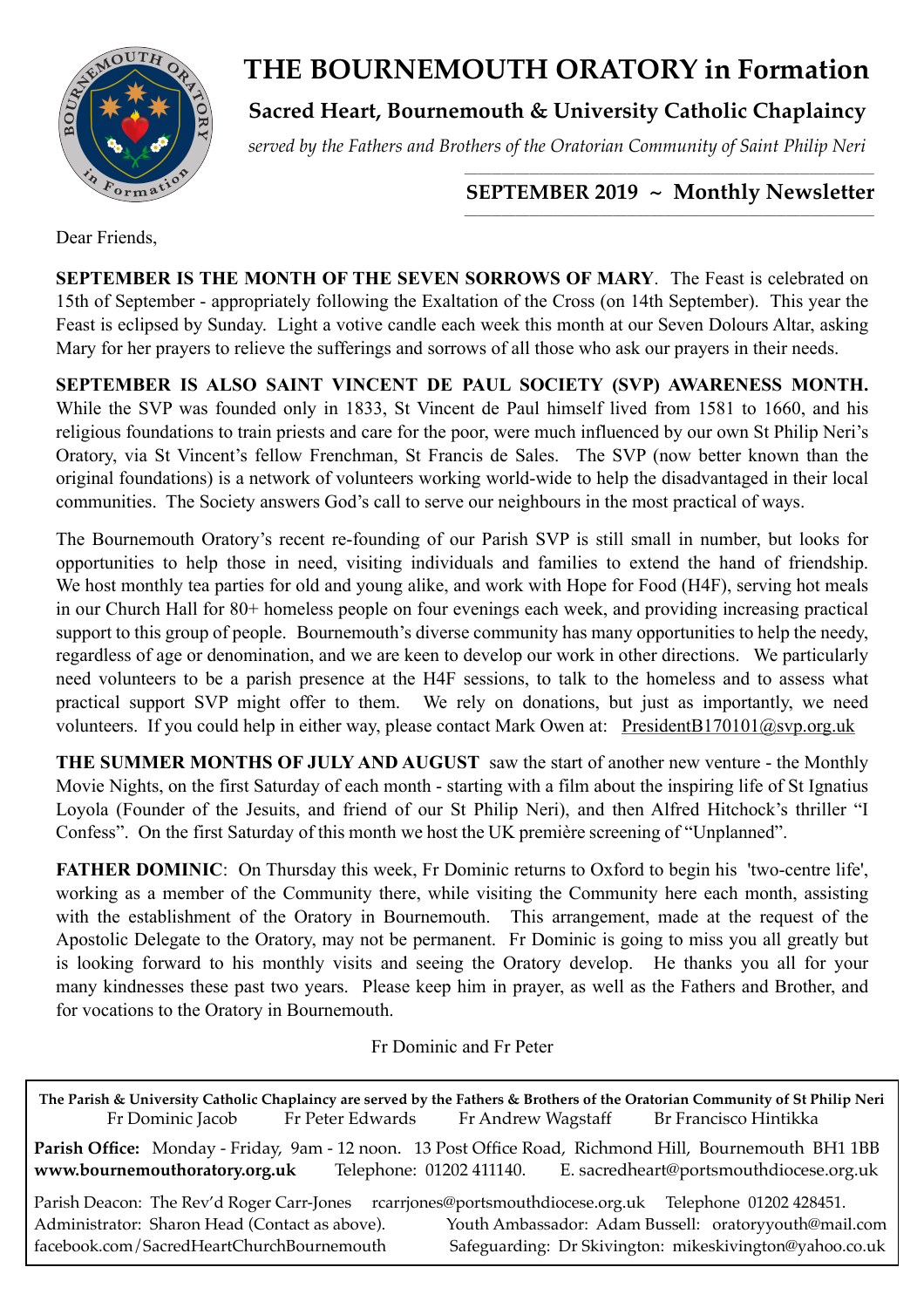## **MASS INTENTIONS for SEPTMEBER 2019 in the BOURNEMOUTH ORATORY**

| <b>Sunday 1st September</b><br>Sat 5pm Rowena<br>Wittinbaker, Thanksgiving<br>8am Mary McCabe, RIP<br>10.30 Helen Kraker, RIP<br>4pm Pro Populo | <b>Sunday 8th September</b><br>Sat 5pm Pro Populo<br>8am Josepha Czarnota,<br><b>RIP</b><br>10.30 Fr John Lavers<br>4pm Closure of all<br><b>Abortion Centres</b>                                           | <b>Sunday 15th September</b><br>Sat 5pm Closure of all<br><b>Abortion Centres</b><br>8am Pro Populo<br>10.30 Mike Cross, RIP<br>4pm Closure of all<br><b>Abortion Centres</b> | <b>Sunday 22nd September</b><br>Sat 5pm Jen Esposo<br>Skivington, Thanksgiving<br>8am Pro Populo<br>10.30 Giovanna & Mike<br>Harvey, RIP<br>4pm Bang-As Family | <b>Sunday 29th September</b><br><b>Sat 5pm</b> Alex Wright,<br>Thanksgiving<br>8am Pro Populo<br>10.30 Sylvia Cowan, RIP<br>4pm Bang-As Family,<br>Wellbeing |
|-------------------------------------------------------------------------------------------------------------------------------------------------|-------------------------------------------------------------------------------------------------------------------------------------------------------------------------------------------------------------|-------------------------------------------------------------------------------------------------------------------------------------------------------------------------------|----------------------------------------------------------------------------------------------------------------------------------------------------------------|--------------------------------------------------------------------------------------------------------------------------------------------------------------|
| <b>Monday 2nd</b><br>7.30 Oratory Benefactors<br>12.15 Fr Peter Edwards                                                                         | <b>Monday 9th</b><br>7.30 Closure of all<br><b>Abortion Centres</b><br><b>12.15 Oratory Vocations</b>                                                                                                       | Monday 16th<br>Monday 23rd<br>7.30 Oratory Vocations<br>7.30 Holy Souls<br>12.15 Bob Barton, RIP<br>12.15 Filomena Ferreira<br>Bettencourt, RIP                               |                                                                                                                                                                | Monday 30th<br>7.30 Maureen Sampson,<br>Carmelite 1st Anniversary<br>12.15 Paula Gracia Ruiz<br>De Alda, Wellbeing                                           |
| <b>Tuesday 3rd</b><br>12.15 Daren McMillian                                                                                                     | Tuesday 10th<br>12.15 Closure of all<br><b>Abortion Centres</b>                                                                                                                                             | <b>Tuesday 17th</b><br>12.15 Christopher<br>Fordham-Hall, RIP                                                                                                                 | Tuesday 24th<br>12.15 Mike Cross, RIP                                                                                                                          | <b>Tuesday 1st October</b><br>12.15 Robert James<br>Lee-Morley, RIP                                                                                          |
| <b>Wednesday 4th</b><br>7.30 Oratory Vocations<br>12.15 Kathleen & Michael<br>Campbell, RIP                                                     | Wednesday 11th<br>7.30 Closure of all<br><b>Abortion Centres</b><br>12.15 John Ellison, RIP                                                                                                                 | <b>Wednesday 18th</b><br><b>Wednesday 25th</b><br>7.30 For all Priests<br>7.30 Oratory Benefactors<br>12.15 Anna Colletti, RIP<br>12.15 Maria Teixeira De<br>Aguiar, RIP      |                                                                                                                                                                | <b>Wednesday 2nd</b><br>7.30 Oratory Benefactors<br>12.15 Bernard, Sick                                                                                      |
| Thursday 5th<br><b>12.15 Maria Teixeira De</b><br>Aguiar, RIP                                                                                   | Thursday 12th<br>12.15 Closure of all<br><b>Abortion Centres</b>                                                                                                                                            | Thursday 19th<br>12:15 For all Priests                                                                                                                                        | Thursday 26th<br>12.15 Fr David Duggan,<br>Wellbeing                                                                                                           | <b>Thursday 3rd</b><br><b>12.15 Health &amp; Delivery</b><br>of a Child                                                                                      |
| <b>Friday 6th</b><br>7.30 Fr Dominic, 30 Anniv.<br>12.15 For the Unborn<br>* 6pm Mike Thomas, RIP                                               | Friday 13th<br>Friday 20th<br>Friday 27th<br>7.30 Oratory<br><b>7.30 Closure of all</b><br><b>Abortion Centres</b><br><b>Benefactors</b><br>12.15 Charles Kenneth<br>12.15 Oratory Benefactors<br>Neal, RIP |                                                                                                                                                                               | 7.30 For all Priests<br><b>12.15 Oratory Vocations</b>                                                                                                         | <b>Friday 4th</b><br>7.30 Oratory Vocations<br>12.15 For the Unborn<br>* 6pm Fr Dominic, Anniv.                                                              |
| Saturday 7th<br>12.15 Closure of all<br><b>Abortion Centres</b>                                                                                 | Saturday 14th<br>12.15 Roland Bergh,<br><b>RIP</b>                                                                                                                                                          | Saturday 21st<br>12.15 Holy Souls                                                                                                                                             | Saturday 28th<br><b>12.15 Paul Gracia Ruiz</b><br>De Alda, Wellbeing                                                                                           | Saturday 5th<br>12.15 Anthony Frank<br>Potter, RIP                                                                                                           |

\* Extraordinary Form Mass: 6pm on 1st Friday of each month, and the Eve of Holy Days.

**WE PRAY FOR OUR SICK & HOUSEBOUND PARISHIONERS:** Francis Addington, Sylvia Burton, Ruth Balaam, Brian Coburn, Liliana Couch, Justina Dawson, Patrick Doyle, Bernard Farrell, Joseph (Joe) Farrugia, Mike Francis, Kevin Harris, Bronislawa Konstantin, Tony Long, Maria Lovelock, Tony McCarthy, Mary Moret, Ann Murray, Arlene Nicol, Laurens Obagi, Bernard Partridge, Kenneth & Gladys Richardson, Sheila Shelley, Matthew Sims, Alf Skee, Rose Smith, Attracta Spears, Michael Sullivan, Marie Thomas, Hilary Timson, Simon Walters, Kathleen Wood, Sue Woodward and Alan Wright.

#### **OF YOUR CHARITY PRAY FOR THE REPOSE OF THE SOULS OF THOSE WHO HAVE DIED RECENTLY**  especially **Marjorie Walsh**, and for our friends and benefactors.

**AND THOSE WHOSE ANNIVERSARY OF DEATH OCCURS DURING SEPTEMBER: 1st** Reginald Harold Brooks, Elizabeth Dawn Peters, **2nd** Margaret Hill, **4th** Emilie Jeanne Thorne, Enes de Jesus Ramos Chapman, **5th**  Stephanie Mary Linpow, **6th** Edward James Cotton, **7th** Judith Greening, **8th** Victor Reginald Jenkins, Christine Joan Deedman, **9th** Norah Foster, Douglas Percival Van Haeften, **10th** Catherine Lawrence, Stanley Whetstone, **12th** Andrew Nicholas Vincent, **13th** Patrick & Declan Pettley, Edward Gerald Williams,**14th** Michael Moss, **15th** Peter Joseph Von Pflugl, **17th** Anna Tse, **20th** Leopold Josef Osadnik, **21st** Colin Christopher Pemberton, **22nd** Janina Tusek, Douglas Gerald Walton, **24th** Sara Elizabeth Perks, Michael Colin Cross, **25th** Edward McCausland, Anna Colletti, Anne Irene Dunne, **26th** Prudence Mary Tweedie, James Patrick Carey, **27th** Anna Maria Stuart, **29th** Irene Constance Marshall, Sylvia Emily Cowan, **30th** Cecilia Rodley, Thomas Hurt.

#### **BOURNEMOUTH PASTORAL AREA**

#### **Annunciation & St Edmund Campion**  Mass: 9am (Polish), 11am, 6.30pm Fr Bernardine Nsom 218 Charminster Rd BH8 9RW Tel: 01202 513369

**St Edmund Campion & Polish Chaplain** Mass: 9am, 7pm (Polish) Fr Andrzej Zuziak, SChr. 481 Castle Lane West BH8 9TN [bournemouth@pcmew.org](mailto:bournemouth@pcmew.org) Tel: Tel: 01202 425286 01202 619668

**Corpus Christi**  Mass: 6pm (Vigil), 9.30am, 5pm Fr Adrian Howell SJ 18 St James's Square Boscombe BH5 2BX

**Our Lady Immaculate**  Mass: 9am, 11am Fr Andrew Moore 32 Alum Chine Road Westbourne BH4 9DX Tel: 01202 764027

#### **Hospital Chaplains:**

Fr Darryl Jordan OLW Chaplaincy: **01202 704221.** Royal Bmth & Christchurch Switchboard: **01202 303626** (ask for Chaplaincy). Dcn McConville for Poole Hospital: **01202 442167**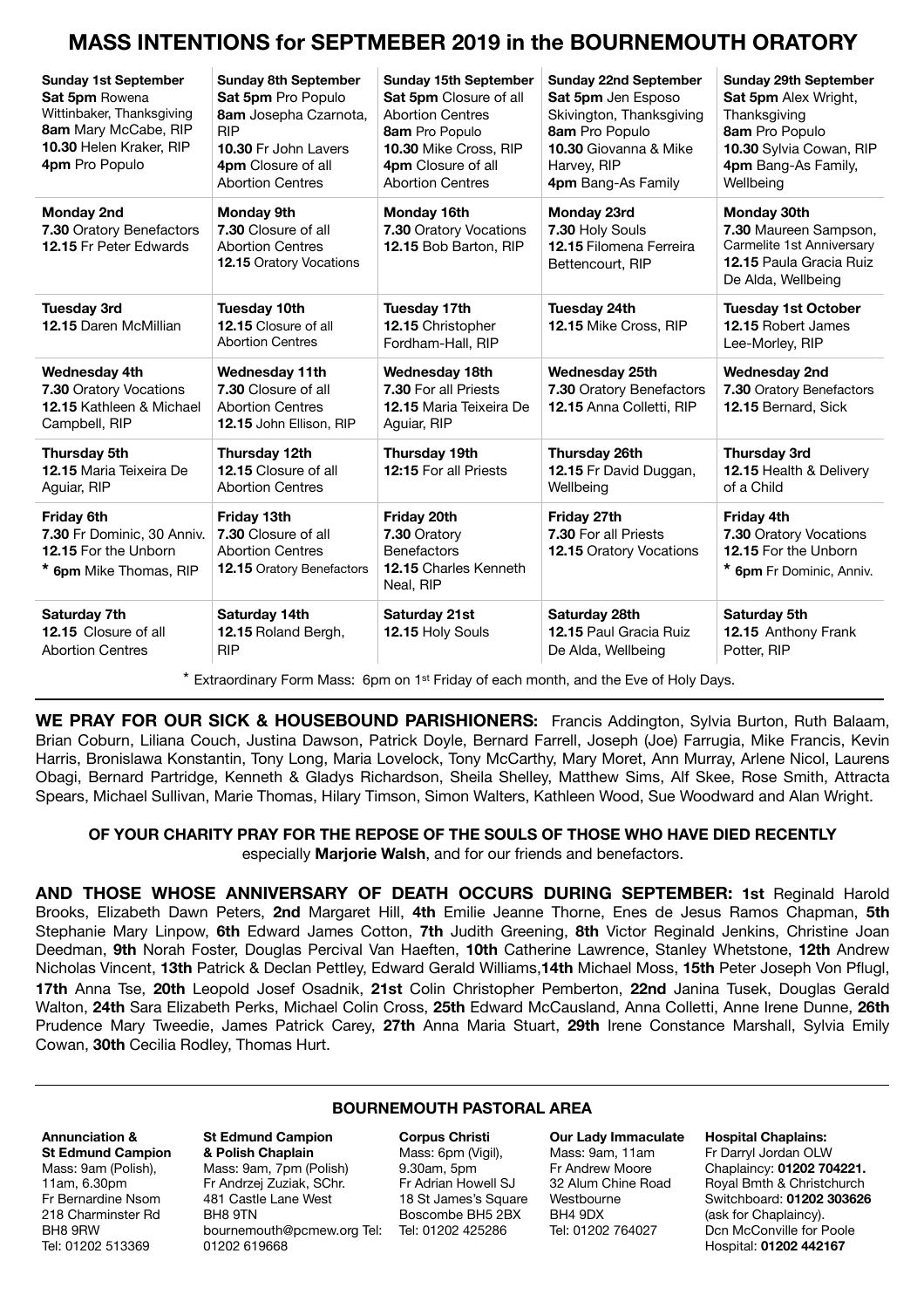# **Oratory Redevelopment Appeal**



This distinctive logo for our Redevelopment Appeal indicates Richmond Hill to the left and the sea beneath.

The Appeal Fund is being launched in three stages, starting with this month's annual 'Stewardship Sunday' on the 22nd, when the overall plan will be explained.

Thank you to those of you who suggested a Gift Day - which we'll have on 12/13th October - the weekend of Cardinal Newman's Canonisation. We pray to him that this will be the occasion when most of our Parishioners will respond to the 'Stewardship Sunday' appeal and bring in their gifts.

Thirdly, when Bishop Philip comes, on 25th October, to celebrate the Mass of Thanksgiving for Saint John Henry Newman's Canonisation, we hope that the brochures will be ready for wide distribution to all your family, friends and colleagues to enable us all to expand our personal gifts by each of us finding four other people to follow our generous example.

The **O**ratory **R**edevelopment **A**ppeal - **T**housand **E**xpansion = ORATE Fund (as in *Orate, Fratres -* ie. "Pray, Brethren…") needs 200 people who will each give £1,000 this year (and a similar amount in 2020 and 2021). That's £84 per month, or £20 per week, or just £2.74 per day - the price of a cup of good coffee!

**(1)** The brochure shows how your £1,000 **Expands** by the initial 200 Parishioners and Friends each recruiting 4 other (non parishioners) to follow their example, thus **expanding** their £200,000 to £1,000,000 per annum to raise the necessary £3 million over 3 years. We pray that YOU will be one of these Champions. **(2)** A list of 1,000 items for the new centre enables donors to contribute smaller sums for identifiable objects alongside the major **Thousand Expansion** fund. **(3)** Our Fund Raising Project Manager and new Assistant are also applying for Grant Aid funds. This triple approach makes the otherwise daunting sum manageable and achievable.

**Saint Philip Neri's Daily Maxims:** FREE to your in-box at Sacred Art Series: **www.sacredart[series.com](http://series.com)** then click on <St Philip Neri>

**LATEST UPDATE** from the Contractor's monthly Site Progress Report of 29th August.

## **Oratory House: Phase I**

The extensive works on the Oratory House are progressing well. The façade of the building was completed at the end of August, including stonework, masonry repairs, glazing alterations, and window restorations. Roof repairs are also finished, including asphalting, and roof light remedial work, so scaffolding can be removed during the first week of September.

In addition to the original serious water bacterial infection, 70-year-old electrical wiring, damp permeating lower ground floor guest rooms, and ineffective drainage routes, there has been extensive mechanical and electrical engineering works, and some wise structural improvements.

Previous delays have been caused by waiting for Listed Building applications to be processed, and work having to be held in abeyance awaiting decisions from the Conservation Officer. Change from 'single occupancy' to 'multiple occupancy' has had considerable effect upon requirements for our Grade II Listed Building Status, and one of the subcontractors going into liquidation is causing further current uncertainties, so that the Fathers and Brothers will not be back in their House (at the earliest) until mid-October, when Oratory life can recommence and we can begin to welcome those who are enquiring to join us, as well as those wanting to come on Retreat, for Days of Recollection, and other guests.

### **The Bishop's 'Vision' for our Halls: Phase II**

Meanwhile, much planning and preparation is progressing for redevelopment of the halls and other areas to realise Bishop Philip's 'Vision' for a 'Welcome Centre' for Catholic Formation and Evangelization, which will also provide excellent parish facilities, and a reliable financial stream from rental potential and the restaurant etc.

**Please be thinking and praying about how you will sponsor and support these exciting plans to ensure the future of the Sacred Heart in the heart of Bournemouth for many years to come.**